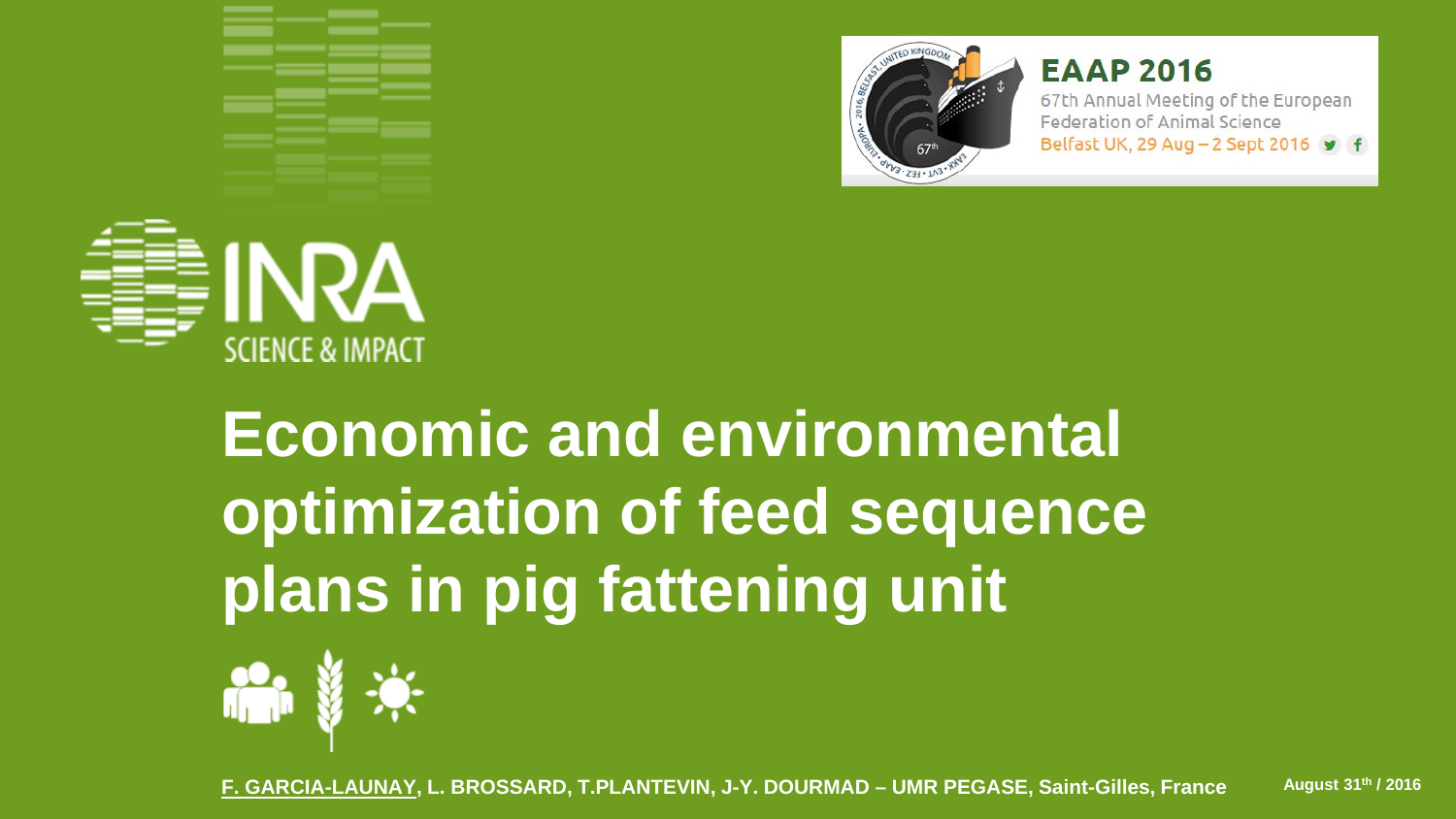



Source: IFIP - GTE - TB

### **Major importance/contribution of feed production, and of the fattening unit**





**F. GARCIA-LAUNAY/ Optimization of feed sequence plans in pig fattening unit August 31th / 2016**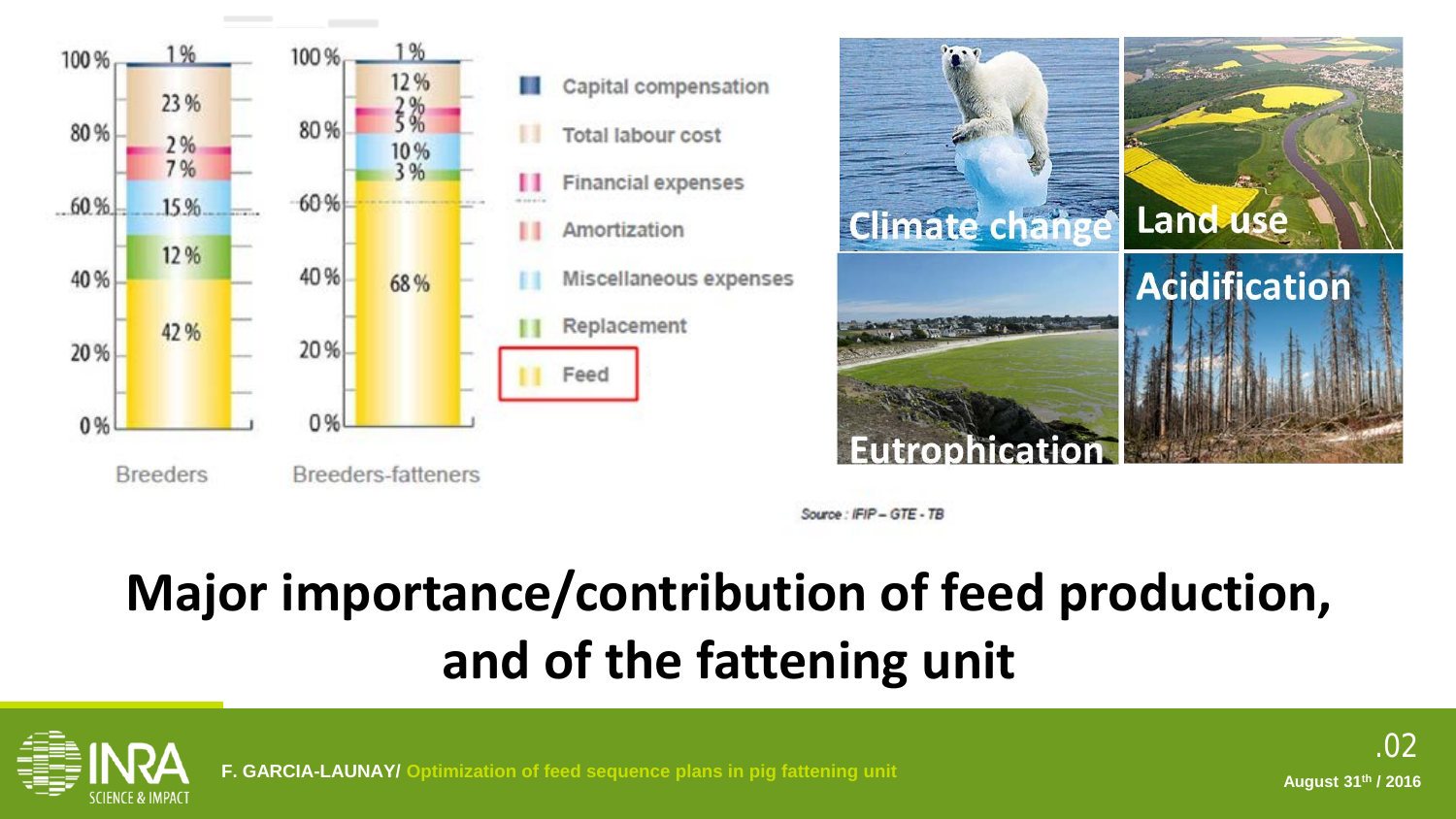#### **Economy | environment**



Least-cost formulation of feeds

### **To adjust quantity and quality of nutrient supply**





### **Fig. 32. Garcia <b>Criteria plans in piggs 31. August 31. August 31. August 31. August 31. August 31. August 31. August 31. August 31. August 31. August 31. August 31. August 31. August 31. August 31. August 31. August 31 To optimize feeding sequences on economic and**

.03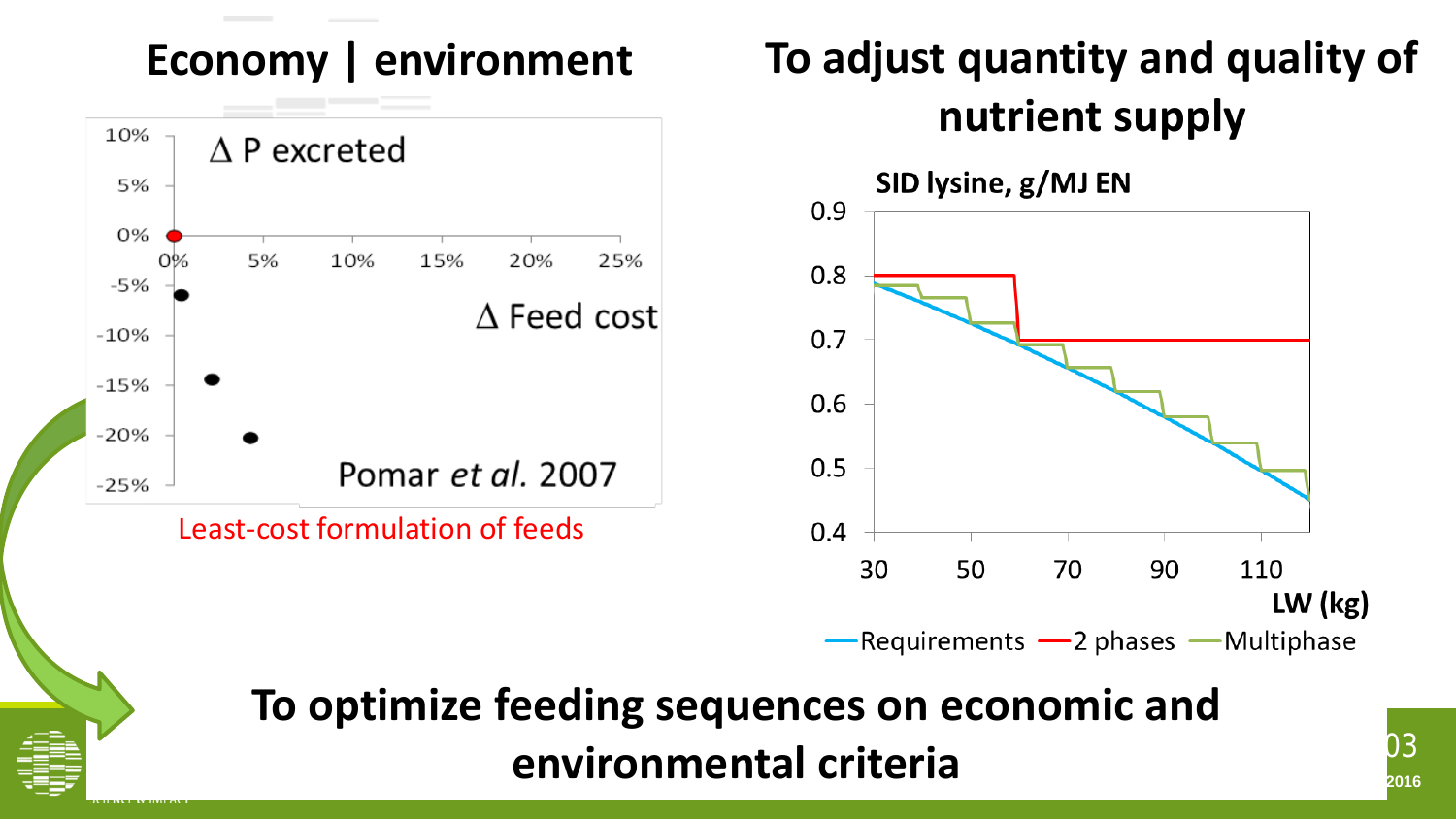### **To develop an optimization model : PigOptim**



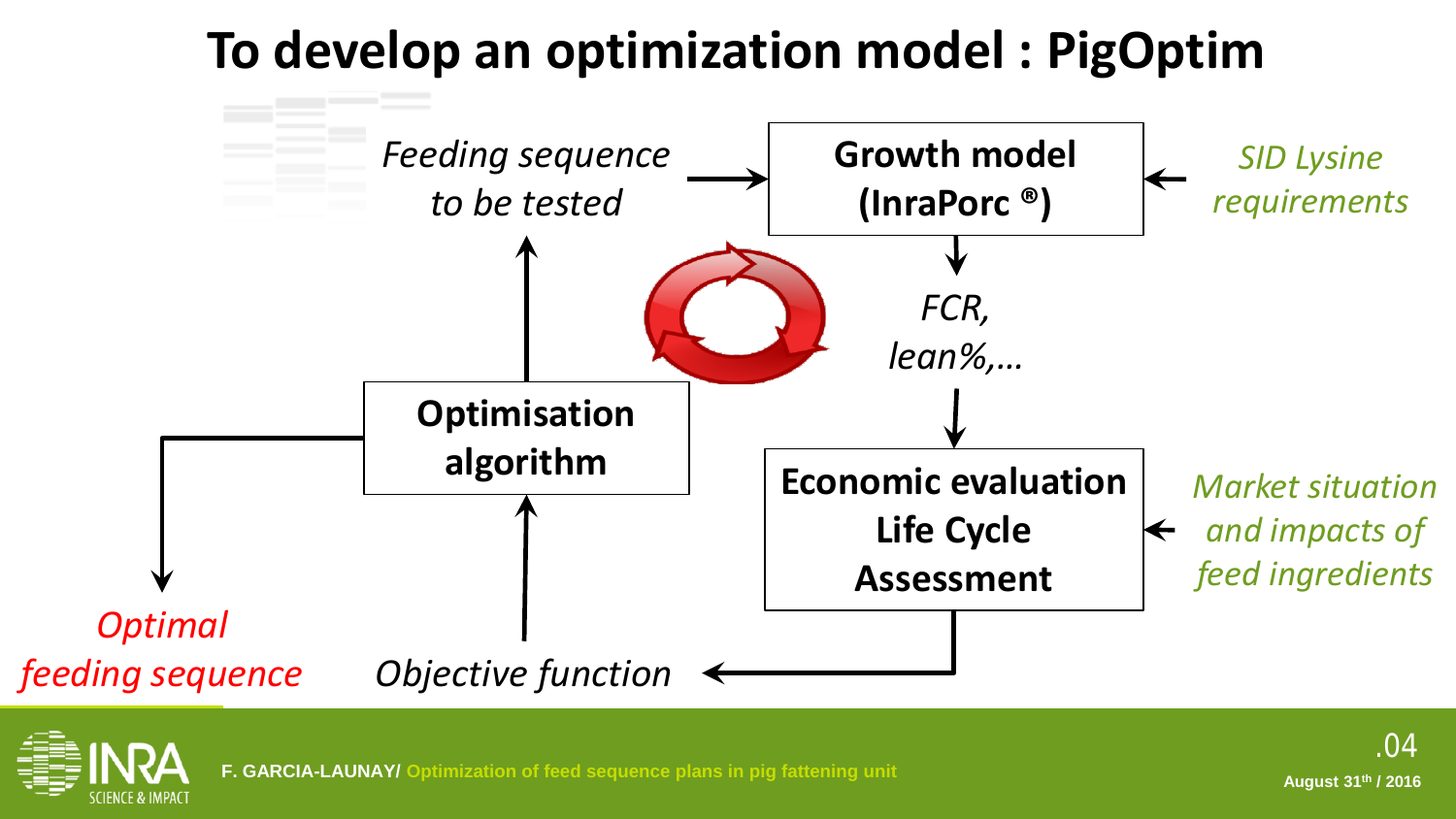### **Decision variables : what is optimized ?**

 $S = (LW_1, l_1, \overrightarrow{x_1}; \ldots; LW_n, l_n, \overrightarrow{x_n})$ 

#### SID lysine, g/MJ NE



 $l_n$  from 70% to 130% of the population SID lysine requirement

#### formulation with :

- min/max for nutrient contents
- min/max for incorporation rates of feed ingredients

.05

**August 31th / 2016**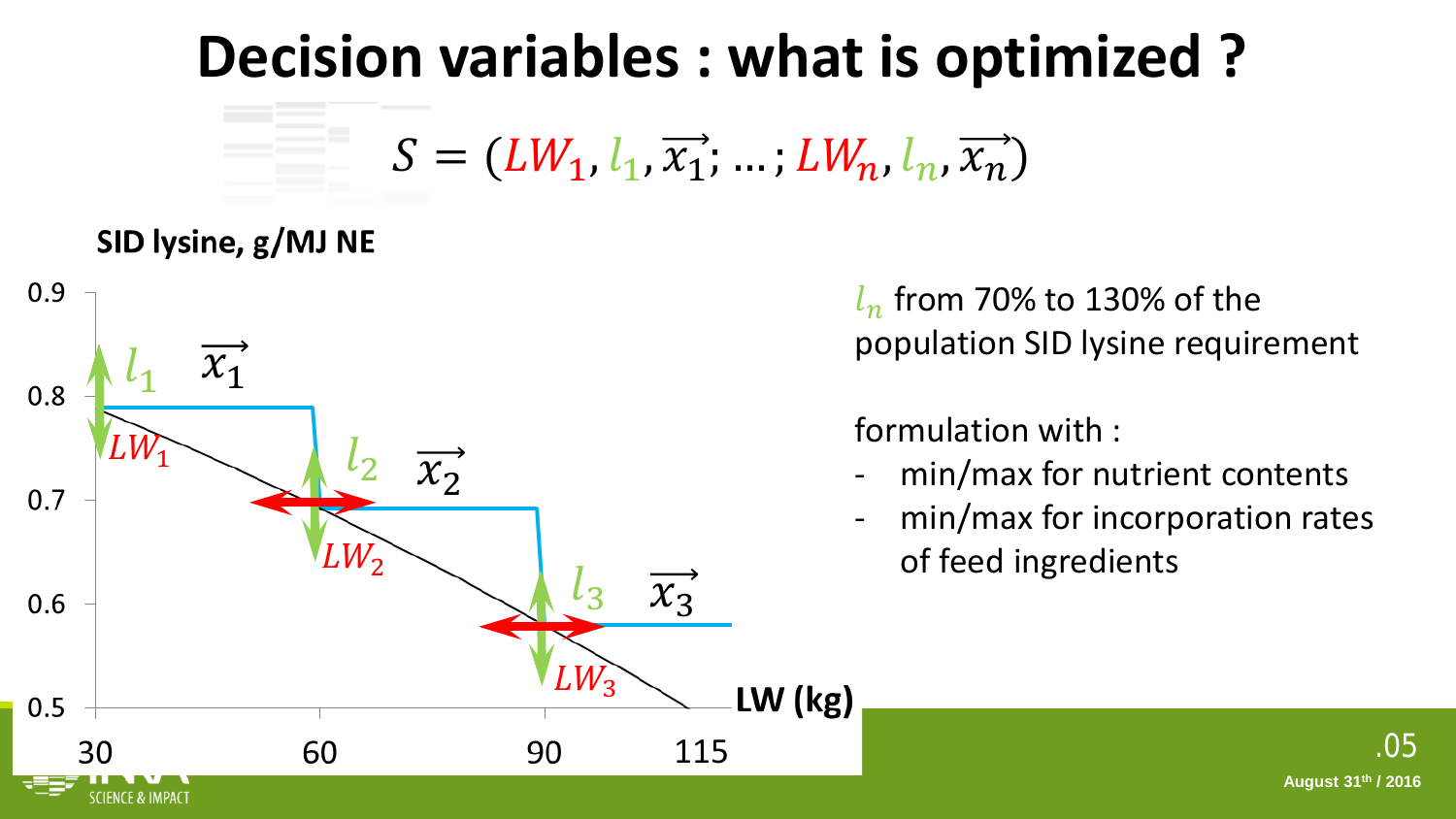

## **Growth model from InraPorc®**

Responses to the level of lysine from simulations of one population of 192 pigs *(Brossard et al. 2009)* **Total Feed consumption, ADG, Lean % = f( SID Lys, number of phases)**



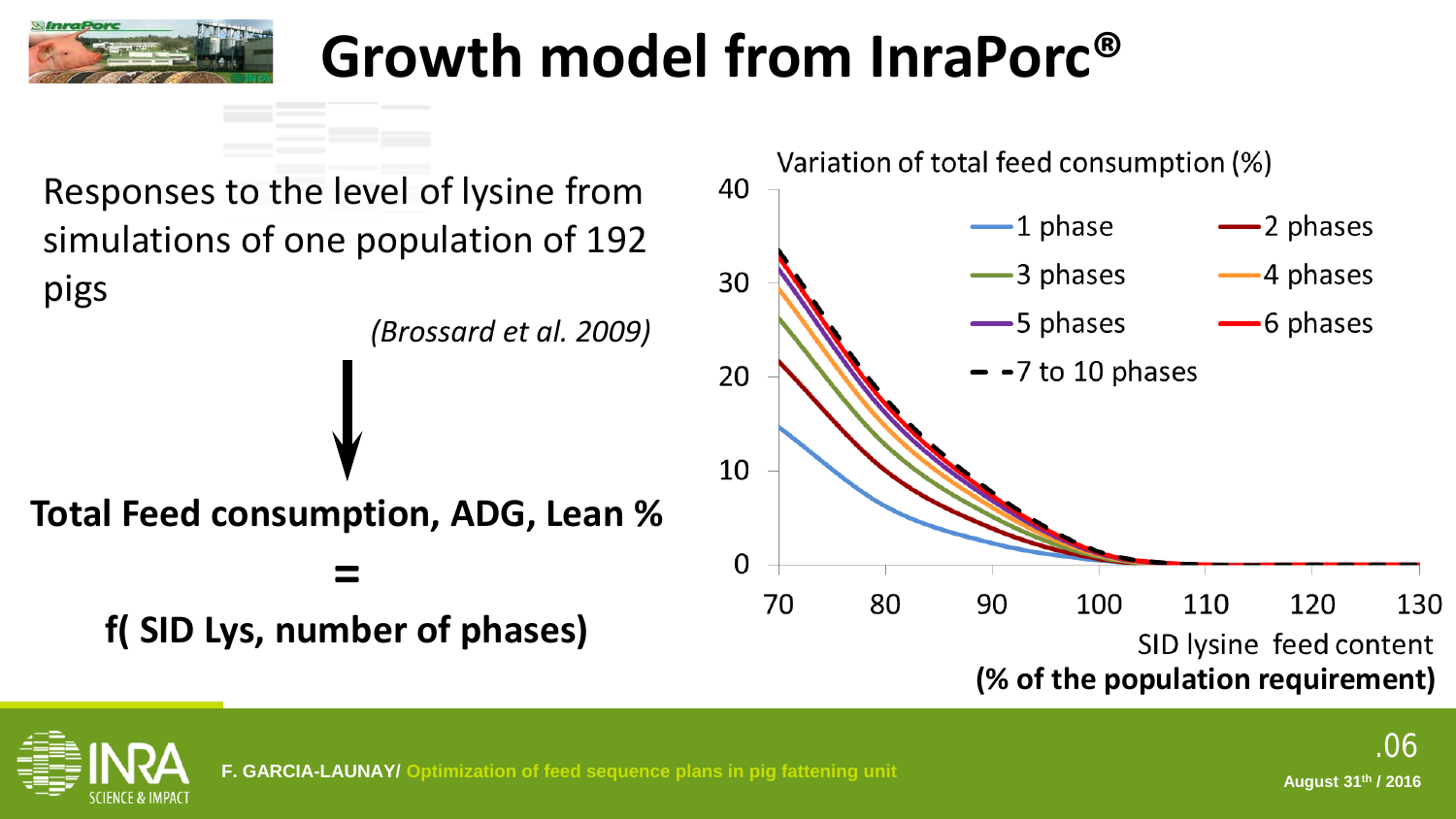## **Economic evaluation and LCAobjective function**



*(Dourmad et al. 2014; Garcia-Launay et al. 2014)*

### $Z = \alpha \times GrossMargin - \beta \times ClimateChange$

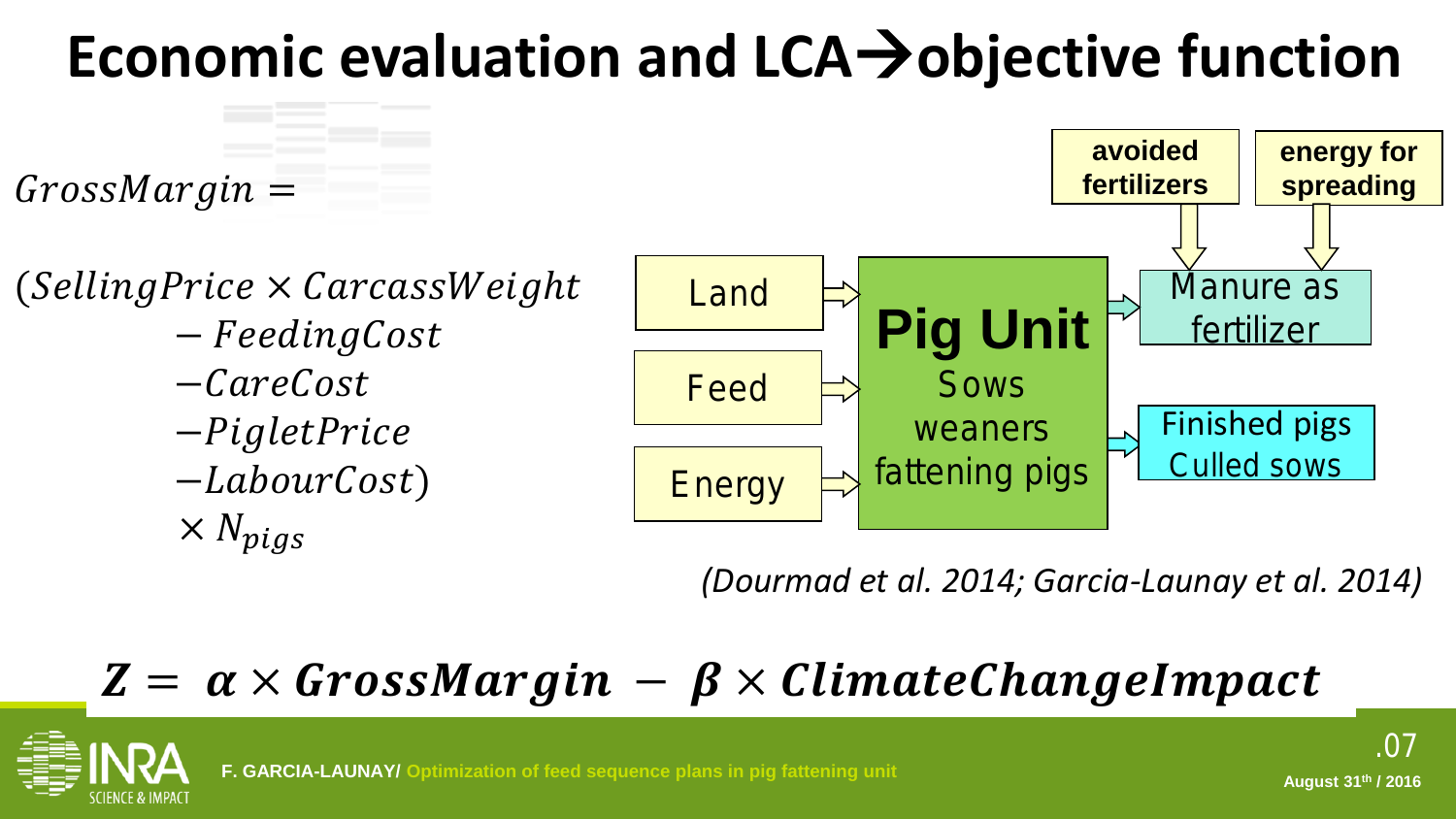## **Behaviour of the model when fixing LYS level (1)**

 $Z = \alpha \times GrossMargin - \beta \times ClimateChangeImpatch$ 

% LYS fixed  $(70 \rightarrow 130\%$  of the population requirement)

Economic optimization

$$
\alpha = 1; \beta = 0
$$
\n
$$
\downarrow
$$
\n70LYS ... 130LYS

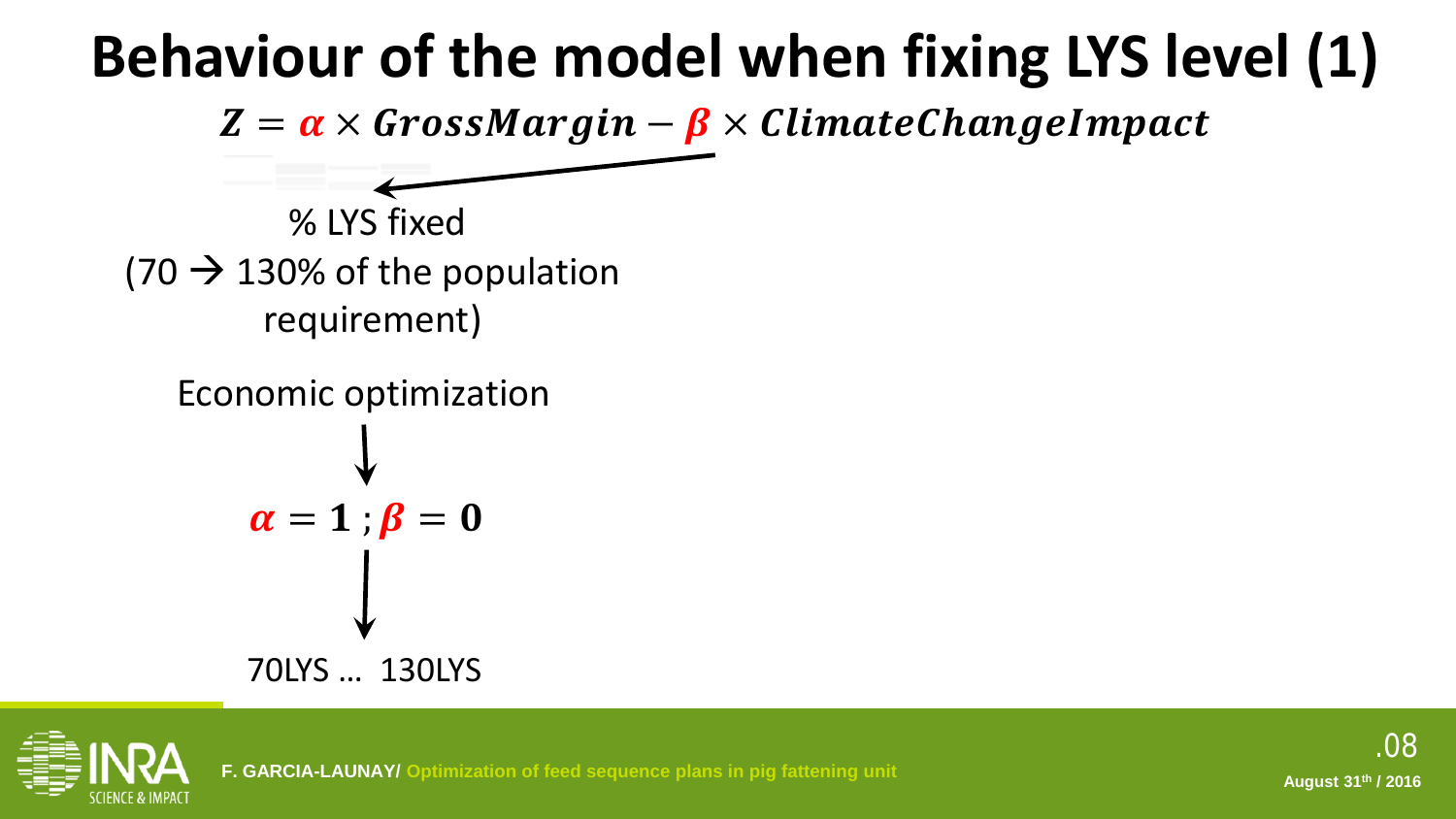## **Behaviour of the model when fixing LYS level (2)**

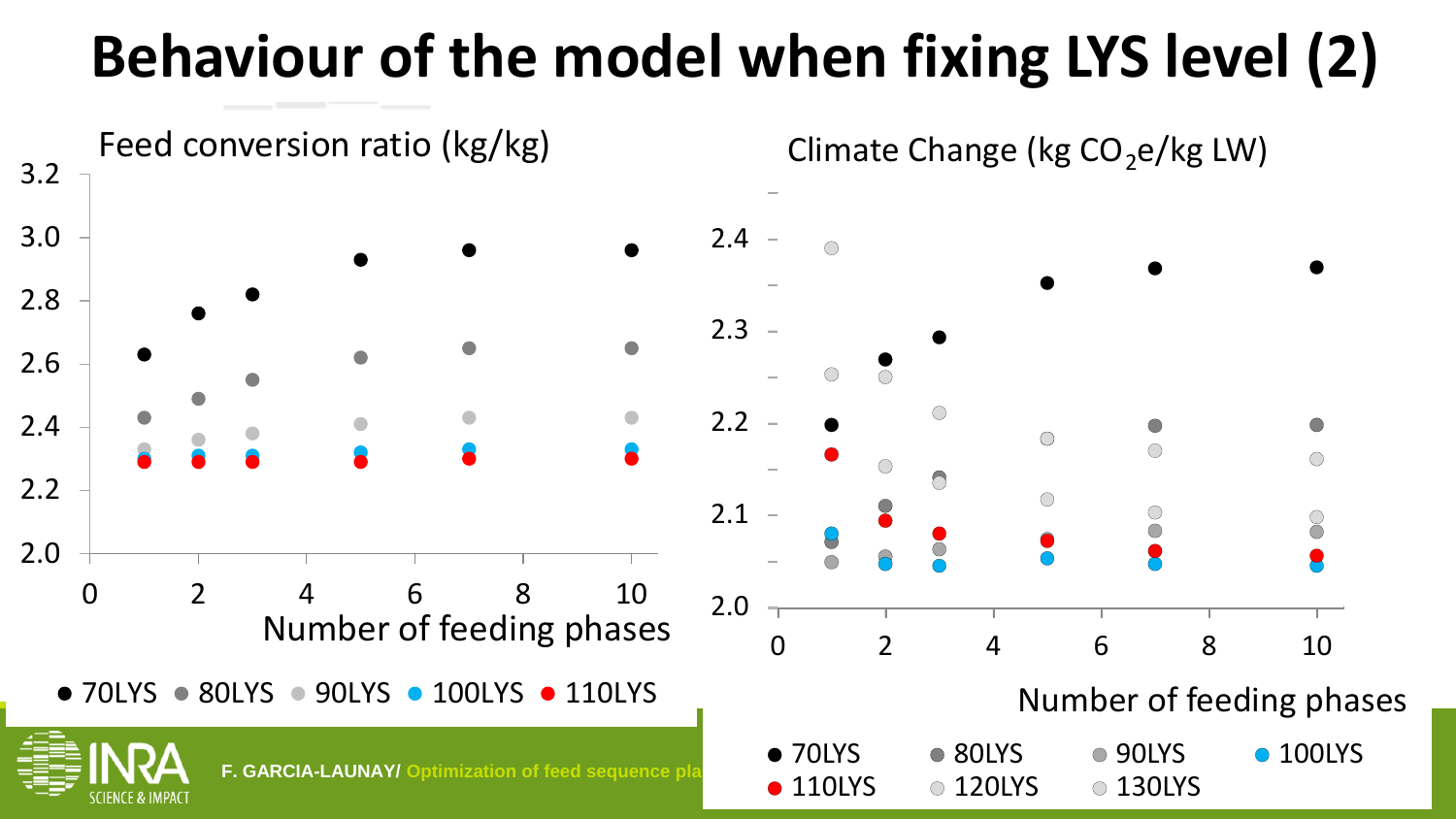### **Trade-off between economy and environment (1)**

 $Z = \alpha \times GrossMargin - \beta \times ClimateChange$ 

% LYS optimized  $(70 \rightarrow 130\%$  of the population requirement)

Economic or both environmental and economic optimization

$$
\alpha = 1
$$
;  $\beta = 0, 1, ... 4$   
\n $\downarrow$   
\nENVO, ENV1, ...ENV4

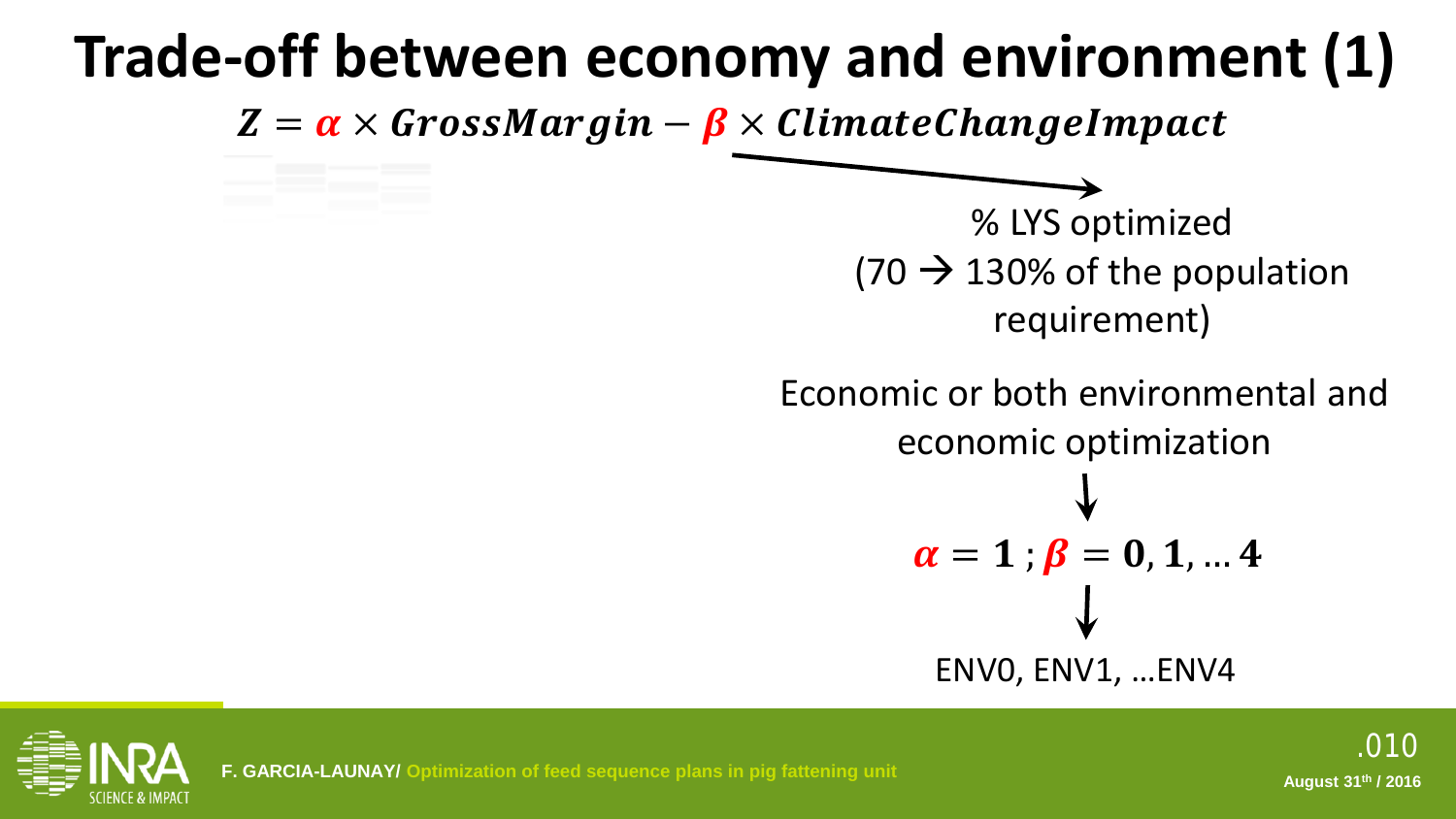### **Trade-off between economy and environment (2)**



.011 **Climate change and energy demand reduced but eutrophication and Hand occupation increased**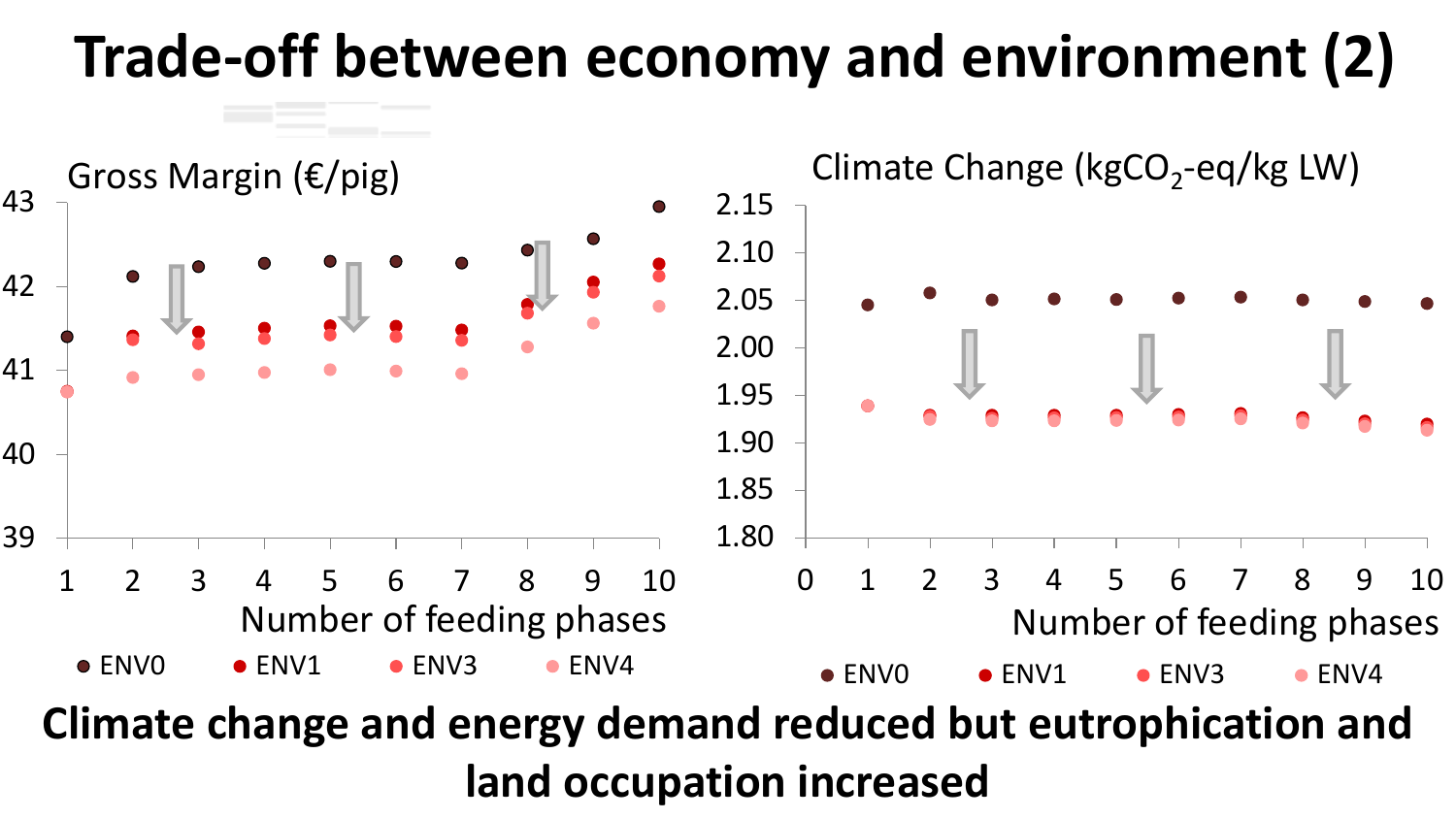### **Trade-off between economy and environment (3)**

SID lysine feed content

105 (% of the average population requirement)



optimal LYS  $\overline{z}$  when number of phases  $\lambda$  to compensate for restriction in LYS at the beginning of each phase

optimal LYS  $\Delta$  when number of phases 7

 $\rightarrow$  No more impact of low LYS supply (70%) for the  $8<sup>th</sup>$  to  $10<sup>th</sup>$  phase.

#### $\overline{a}$ **Optimized LYS varies according to number of phases**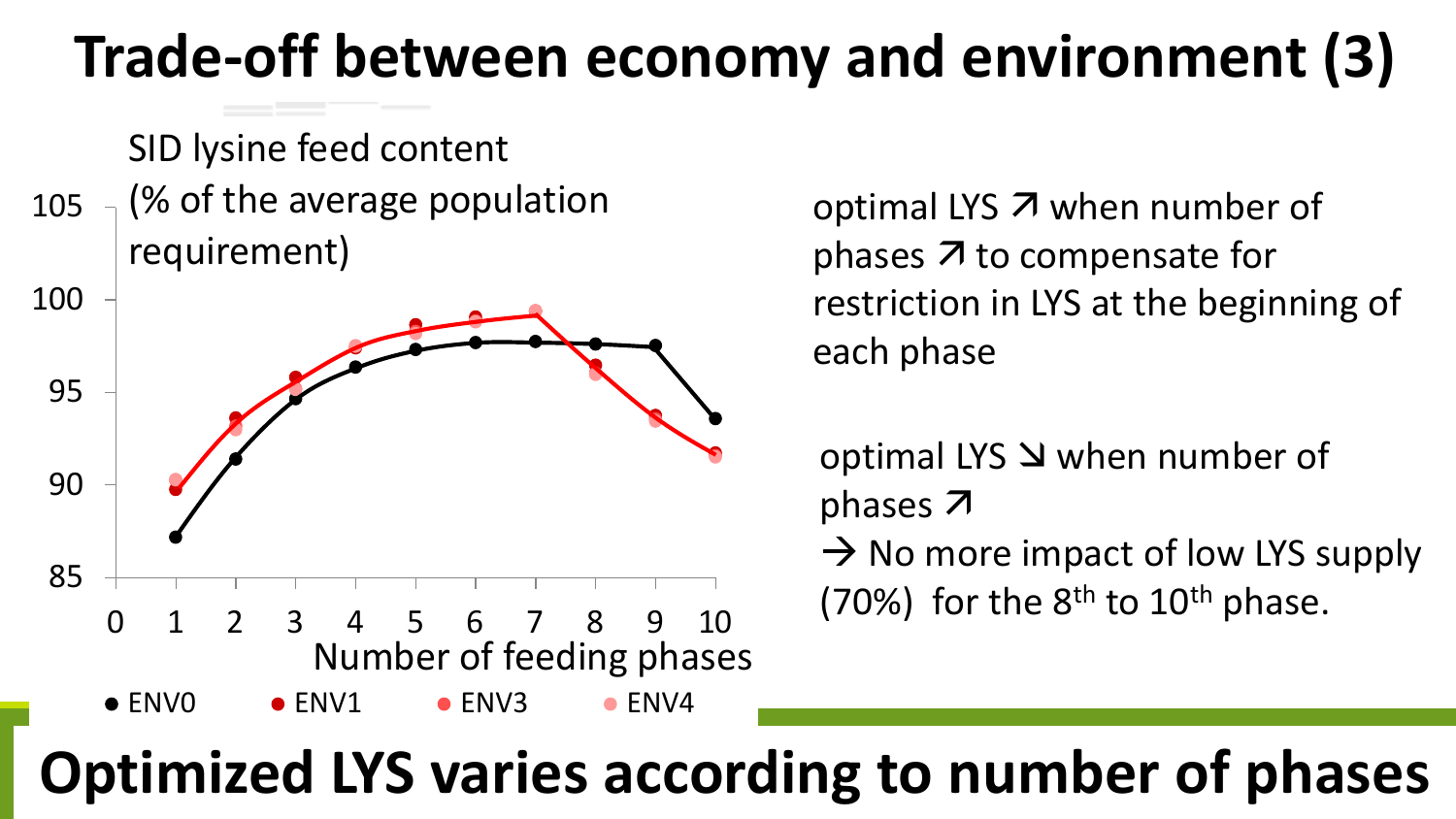### **Conclusions**

**◆ First attempt of an optimization model**  $\rightarrow$  appropriate behaviour | level of SID lysine

- $\cdot$  Interaction between SID lysine level and number of feeding phases  $\rightarrow$  performance, impacts, gross margin
- Technical optimum ≠ Economic optimum ≠ Environment optimum

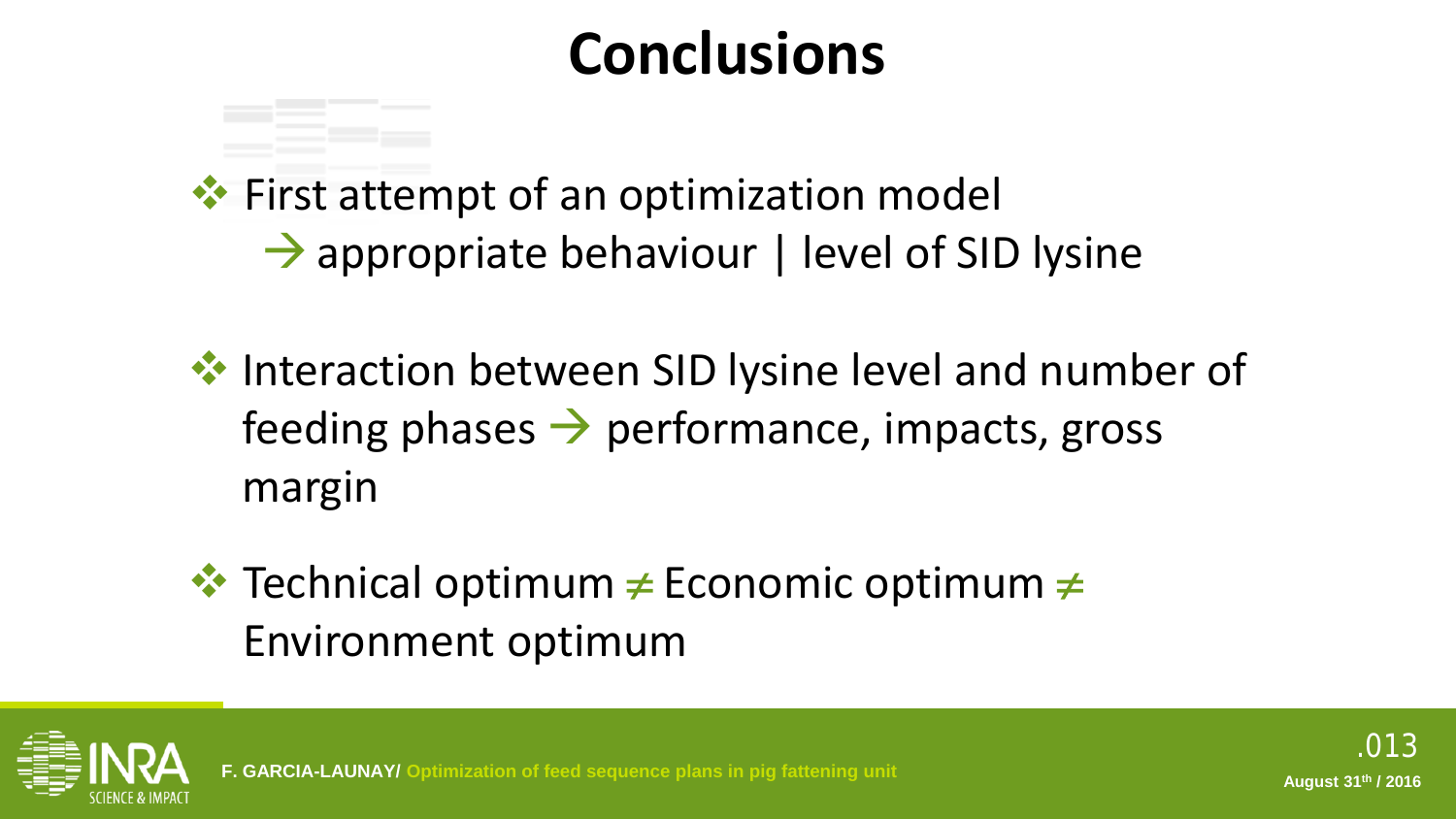### **Perspectives**

 $\cdot\cdot\cdot$  First attempt of an optimization model | next steps

- $\rightarrow$  link with InraPorc® to simulate the behaviour of any population
- $\rightarrow$  optimizing the number of feeding phases
- $\rightarrow$  optimizing feed restriction
- $\cdot$  To include various impacts in the objective function
- ◆ Necessary to test sensitivity to market situation